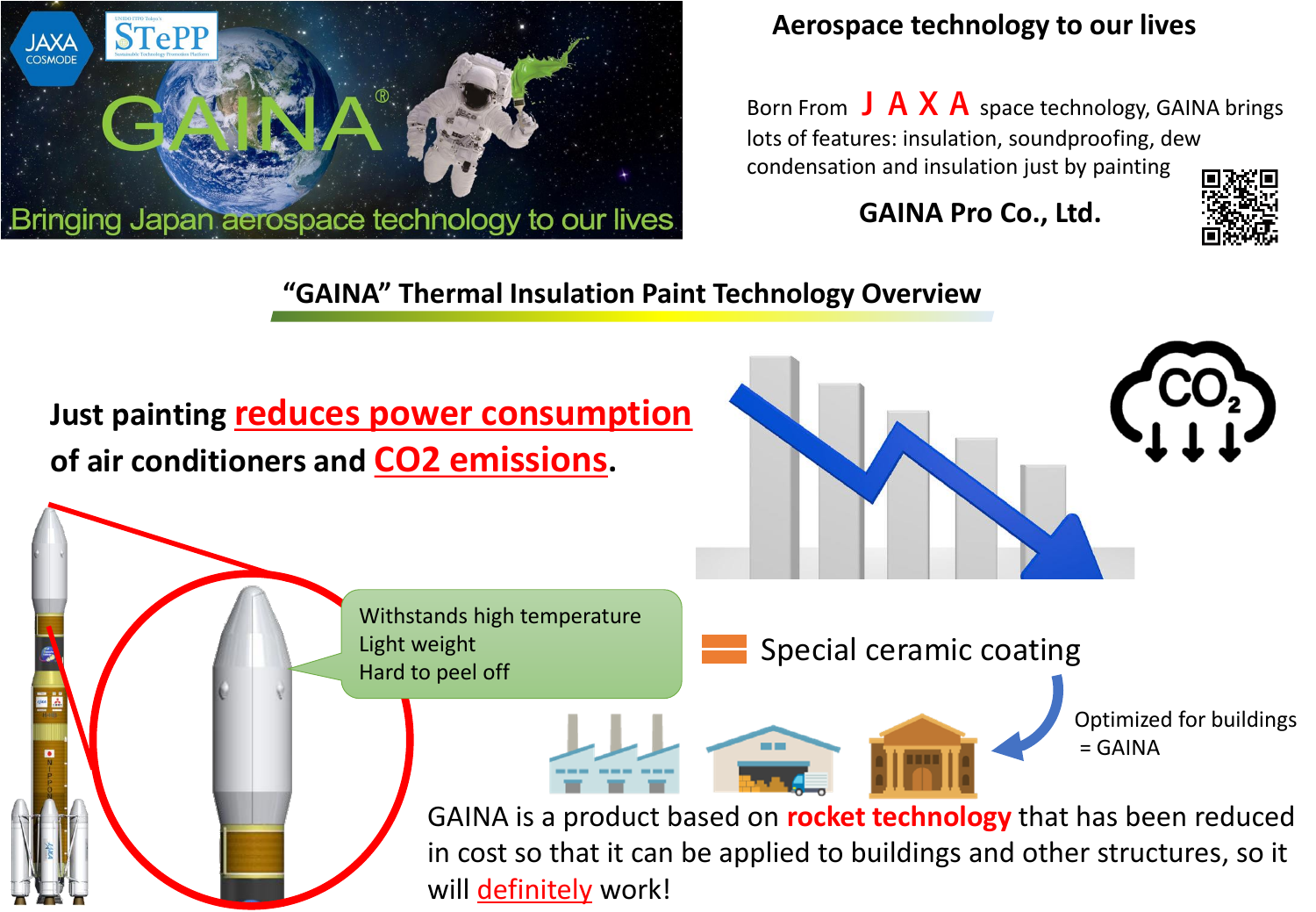### Heat protection application

・Exterior GAINA coating prevents heat penetration.



The figure is halved for comparison, but in reality, the entire building is coated.

# Cold protection application

・Exterior GAINA coating prevents heat from escaping.

If No GAINA Large amounts of heat escape and lower the temperature of the room.

Low heat Emissions (Radiated Heat)

GAINA

The figure is halved for comparison, but in reality, the entire building is coated.

# Image of the coating structure





・Air-conditioning is more efficient with interior GAINA coating.



Ceiling and wall surface will adapt to room temperature, makes the room cool faster and high efficiency of air-conditioning usage.

・Interior GAINA coating improves heat retention.



The temperature of the air and wall surfaces equalize, minimizing heat movement.

**Not only does it reflect heat**, it insulates with a layer of air, making it highly effective and long life ( more than double that of ordinary paints ).



#### **GAINA Pro Co., Ltd.**